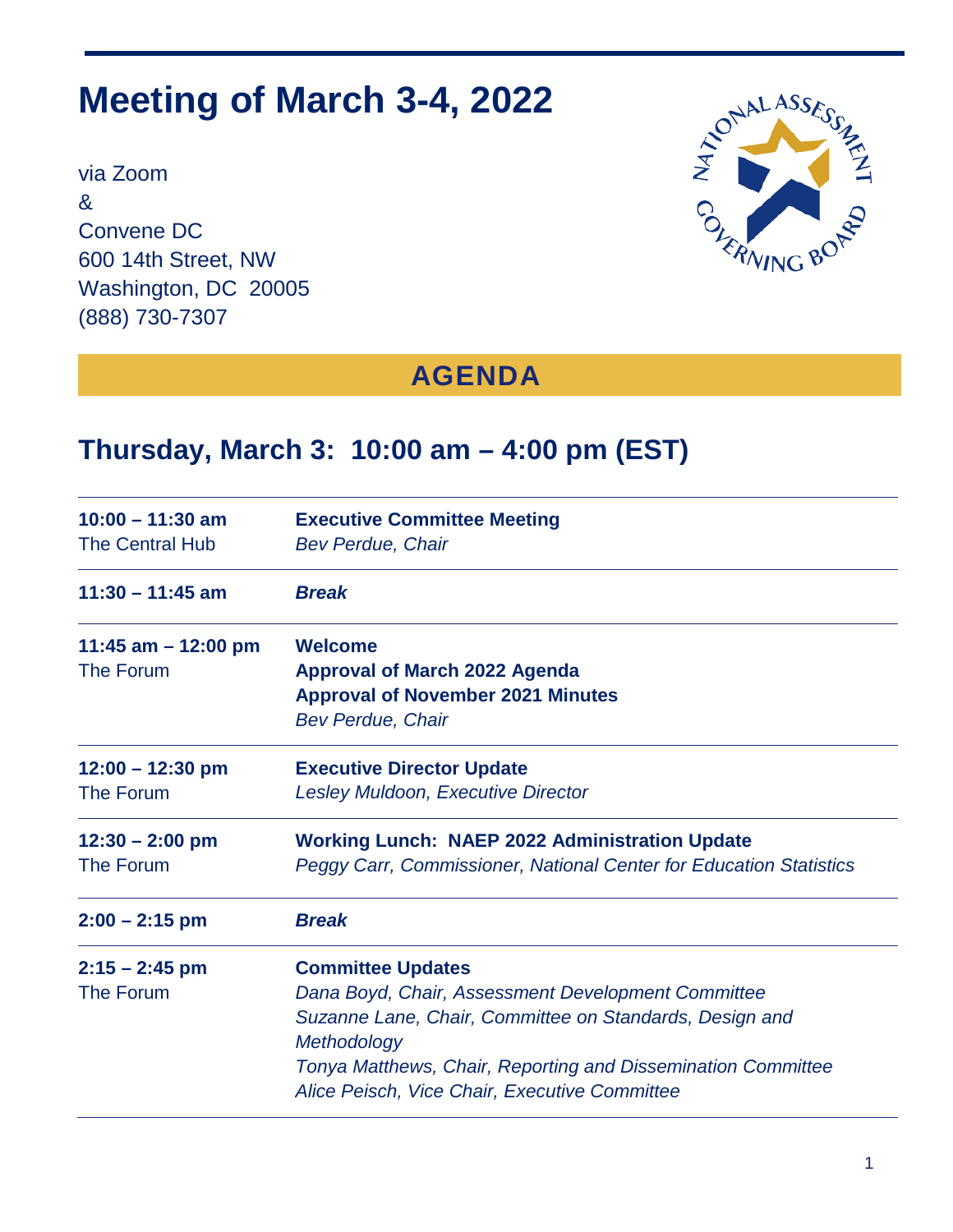| $2:45 - 3:15$ pm<br>The Forum     | <b>ACTION: Governing Board Policy on Assessment Framework</b><br><b>Development</b><br>Mark Miller, Vice Chair, Assessment Development Committee<br><b>Patrick Kelly</b> |  |
|-----------------------------------|--------------------------------------------------------------------------------------------------------------------------------------------------------------------------|--|
| $3:15 - 3:25$ pm                  | <b>Break</b>                                                                                                                                                             |  |
| $3:25 - 3:50$ pm<br>The Forum     | Discussion on 2022 Slate of Governing Board Nominees (CLOSED)<br>Paul Gasparini, Chair, Nominations Committee                                                            |  |
| $3:50 - 3:55$ pm                  | <b>Break</b>                                                                                                                                                             |  |
| $3:55 - 4:00$ pm<br>The Forum     | <b>ACTION: 2022 Slate of Governing Board Nominees</b><br><b>Paul Gasparini</b>                                                                                           |  |
| $4:00$ pm                         | <b>Adjourn for Day</b>                                                                                                                                                   |  |
| $4:30 - 5:30$ pm<br>The North Hub | <b>Experience NAEP</b>                                                                                                                                                   |  |

## **Friday, March 4: 9:30 am – 3:30 pm (EST)**

| $9:30 - 11:00$ am<br><b>NAEP Budget and Assessment Schedule (CLOSED)</b><br>The Forum<br><b>Peggy Carr</b> |                                                                                                                                                                                                                                                                                                                                                                                                                                  |  |
|------------------------------------------------------------------------------------------------------------|----------------------------------------------------------------------------------------------------------------------------------------------------------------------------------------------------------------------------------------------------------------------------------------------------------------------------------------------------------------------------------------------------------------------------------|--|
| $11:00 - 11:15$ am                                                                                         | <b>Break</b>                                                                                                                                                                                                                                                                                                                                                                                                                     |  |
| 11:15 am $-$ 12:30 pm<br>The Forum                                                                         | <b>NAEP Science Assessment Framework: Possibilities and</b><br><b>Priorities</b><br><b>Christine Cunningham, Moderator</b><br>Aneesha Badrinarayan, Learning Policy Institute<br><b>Michael Heinz, Council of State Science Supervisors</b><br>Eileen Parsons, National Association for Research in Science Teaching<br>James Pellegrino, NAEP Validity Studies Panel<br><b>Eric Pyle, National Science Teaching Association</b> |  |
| $12:30 - 2:00$ pm<br>The Forum                                                                             | <b>Working Lunch: Small Group Discussions on Science Framework</b><br><b>Priorities</b>                                                                                                                                                                                                                                                                                                                                          |  |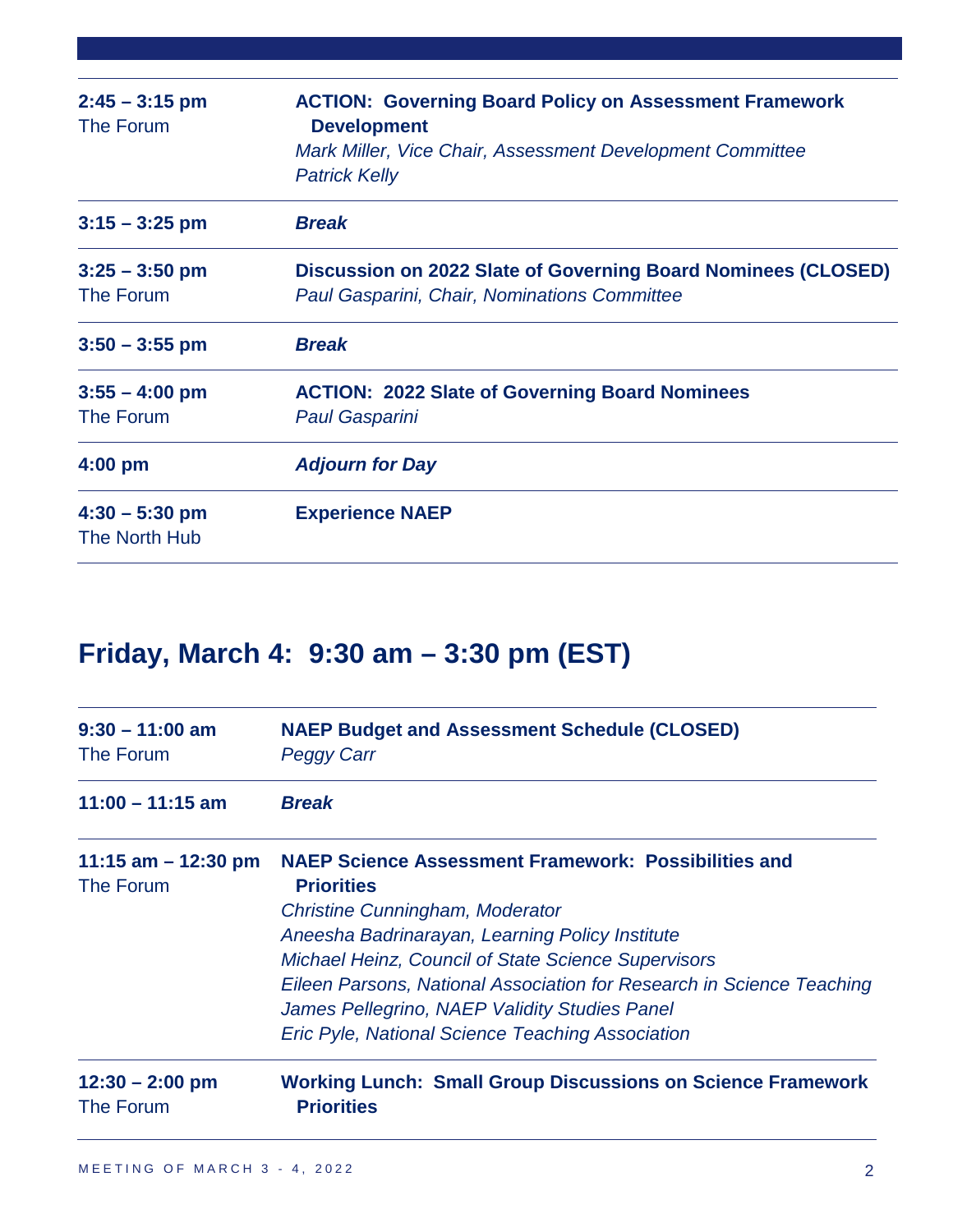| $3:00 - 3:30$ pm<br><b>The Forum</b> | <b>Member Discussion</b>                                               |
|--------------------------------------|------------------------------------------------------------------------|
|                                      | Nardi Routten, Moderator                                               |
|                                      | <b>Reginald McGregor, Moderator</b>                                    |
| The Forum                            | <b>Patrick Kelly, Moderator</b>                                        |
| $2:15 - 3:00$ pm                     | <b>Debrief Small Group Discussions on Science Framework Priorities</b> |
| $2:00 - 2:15$ pm                     | <b>Break</b>                                                           |
|                                      | Nardi Routten, Moderator                                               |
|                                      | <b>Reginald McGregor, Moderator</b>                                    |
|                                      | <b>Patrick Kelly, Moderator</b>                                        |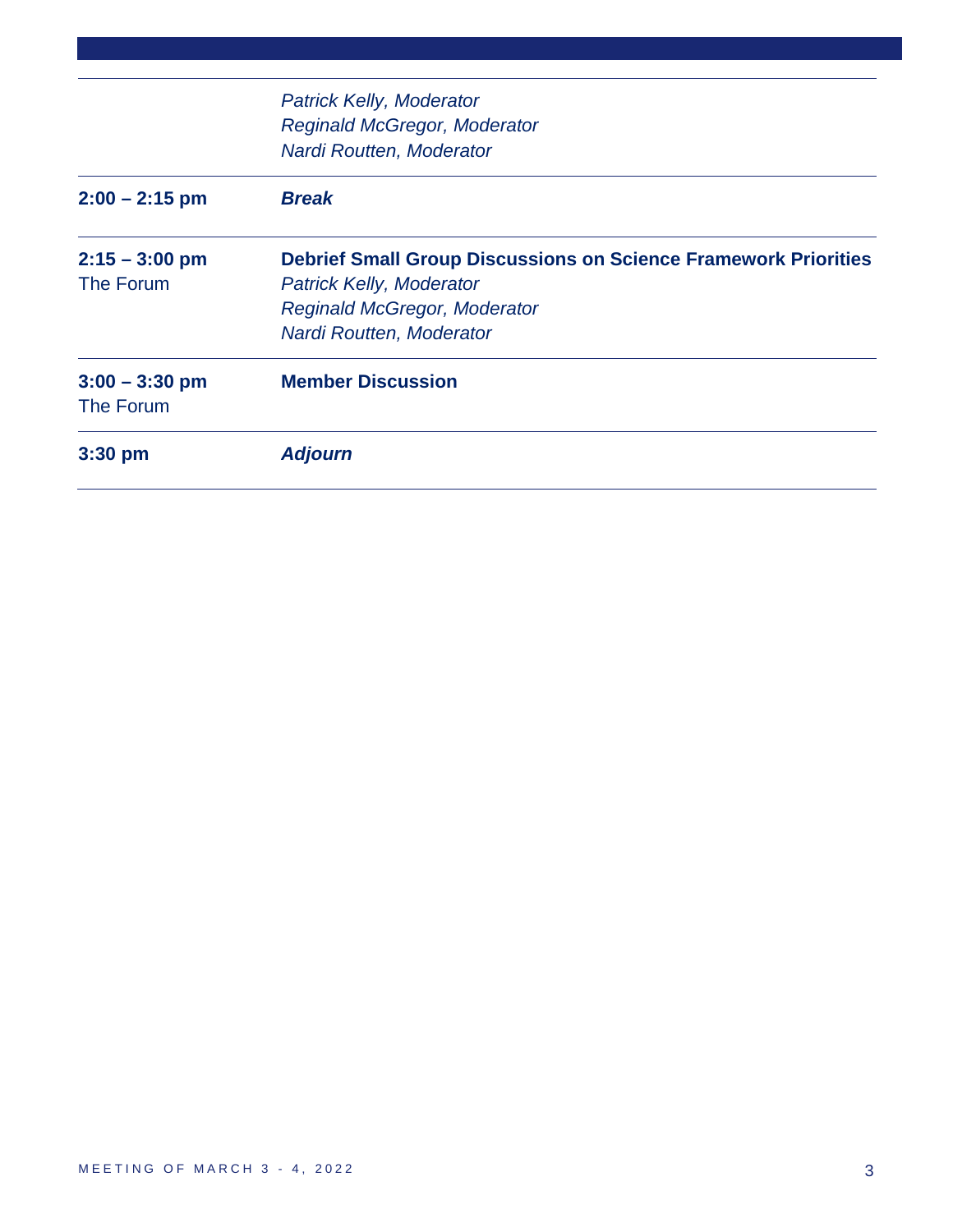## **FUTURE QUARTERLY BOARD MEETING DATES AND LOCATIONS**

| May 12 - 13, 2022      | <b>TBD</b> |
|------------------------|------------|
| August 4 - 5, 2022     | <b>TBD</b> |
| November 17 - 18, 2022 | <b>TBD</b> |
| March 2 - 3, 2023      | <b>TBD</b> |
| May 11 - 12, 2023      | <b>TBD</b> |